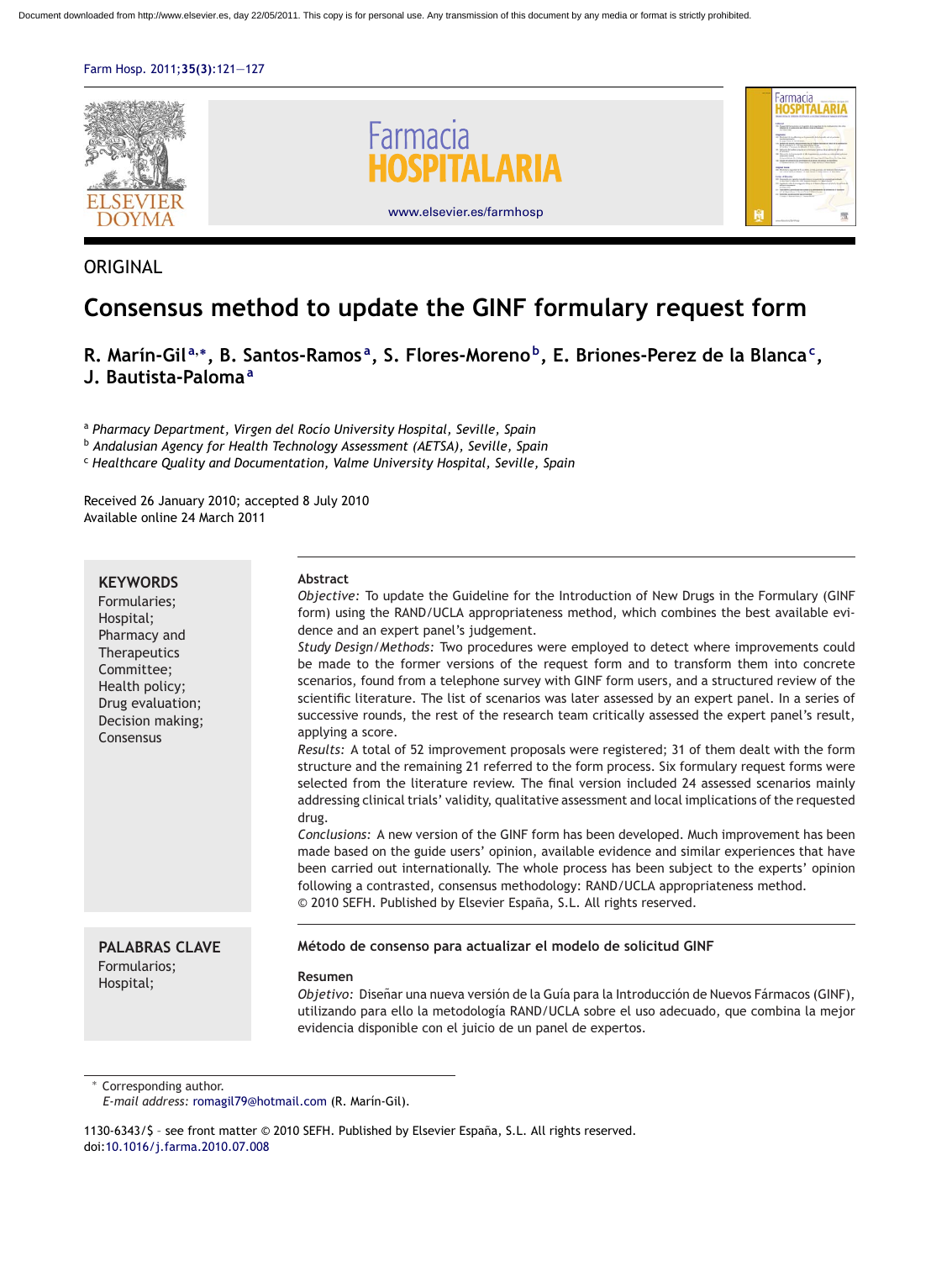Comisiones de Farmacia y Terapéutica; Política sanitaria; Evaluación de medicamentos; Toma de decisiones; Consenso

*Diseno del estudio/métodos: ˜* Se emplearon 2 procedimientos para detectar oportunidades de mejora de las versiones anteriores de la guía, que fueron transformadas en escenarios concretos: una encuesta telefónica a usuarios de la GINF, y una revisión estructurada de la literatura científica. Esta lista de escenarios fue evaluada por un panel de expertos mediante rondas

expertos. *Resultados:* Se registraron 52 propuestas de mejora, 31 de ellas se refieren a la estructura de la guía y las 21 restantes se refieren al procedimiento de utilización de la guía. En cuanto a la búsqueda bibliográfica, 6 de las guías de inclusión de nuevos medicamentos fueron seleccionadas. La versión final incluyó 24 de los escenarios propuestos orientados principalmente a la validez del ensayo clínico, la evaluación cualitativa y las consecuencias locales del fármaco solicitado.

sucesivas. El resto del equipo de investigación evaluó críticamente el resultado del panel de

*Conclusiones:* La nueva versión de la guía GINF llevada a cabo incluye muchas mejoras extraídas tanto de la opinión de los usuarios de guía como de la mejor evidencia disponible y las experiencias similares que se han llevado a cabo a nivel internacional. Todo el proceso ha sido sometido a la opinión de los expertos tal como indica la metodología de consenso RAND/UCLA. © 2010 SEFH. Publicado por Elsevier España, S.L. Todos los derechos reservados.

## **Introduction**

Assessing and selecting drugs is one of the drug policy's main tools in hospitals and health centres. The increasing offer of new drugs, especially in certain therapeutic areas, and the lack of a comparative assessment in the registering process in most countries, means that hospitals have to make considerable effort when introducing new drugs into the healthcare practice.<sup>1-3</sup> This decision is made by the Pharmacy and Therapeutics Committee (P&TC), which uses a well-informed working methodology.[4—6](#page-5-0)

Nowadays, there are many factors causing the drug selection decision-making process to become increasingly more complex, such as the clear increase in formulary requests, pharmaceutical market pressure, and the difficulty of having objective, complete and updated information at the deci-sive moment.<sup>[7,8](#page-5-0)</sup> The whole process added to high variability rates reported<sup>[9,10](#page-5-0)</sup> in P&TC decisions, show that tools in drug selection must be standardised in hospitals. $11,12$ 

The Andalusian Agency for Health Technology Assessment (AETSA) in collaboration with the Pharmacy Department from Virgen del Rocío Hospital developed an evidence-based application model in 2002. Its purpose was to make standardising tools and selecting drugs easier and to try and unify the criteria followed by different P&TC, naming it the Guideline for the Introduction of New Drugs in the Formulary  $(GINF).<sup>13</sup>$  $(GINF).<sup>13</sup>$  $(GINF).<sup>13</sup>$ 

The GINF form is a questionnaire that is filled in by a hospital physician who wishes to make a formulary request. It is composed of four general sections: the most thoroughly developed of them is devoted to comparative evidences on efficacy, effectiveness and safety compared with alternatives available. The rest of the form includes general data about the drug, description of costs, and classification of requests according to the P&TC's decision. GINF has been incorporated as a quality standard by the Andalusian Health System, where it has been widely implemented.<sup>[14,15](#page-6-0)</sup>

Similar tools have been developed and implemented in other countries since the early 90 s. The PBAC (Pharmaceutical Benefits Advisory Committee) guide, applied in Australia,[16](#page-6-0) and the Academy of Managed Care Pharmacy guide, in United States, are notable for their methodologi-cal quality and their great impact.<sup>[17](#page-6-0)</sup> These guidelines, unlike GINF, are devised for pharmaceutical companies to request that a drug is included within a health system or in a hospital chain. This fact hinders its application to the conditions of a specific health centre.

Given the time elapsed since the first edition of this GINF form and after many informal requests to update it, AETSA has collaborated with the Pharmacy Department from Virgen del Rocío University Hospital to update it using contrasted methodology.

Our aim was to update the GINF form, using the RAND/UCLA appropriateness method, which combines the best available evidence and an expert panel's judgement.

## **Method**

A research group, coordinated by AETSA, performed the GINF form updating process between September 2005 and December 2007. The RAND/UCLA methodology<sup>[18](#page-6-0)</sup> was employed, and the list of scenarios to be assessed by the expert panel was identified later on. The scenarios consisted of possible modifications to be introduced in the new guideline. We used two procedures to detect how the older versions of the form could be improved: a telephone survey with GINF form users, and a structured review of the scientific literature.

#### **Telephone survey**

The methodology and results of the telephone survey have already been published.<sup>[19](#page-6-0)</sup> We asked interviewees an open question and identified and systematically registered all the improvements proposed concerning the official version established by AETSA. We analysed the local changes that had already been made to the former guide drafts and produced a table of the proposals made. P&TC secretaries from all Andalusian public hospitals were interviewed during the first half of 2007. We also interviewed the people in charge of the Pharmacy Departments in the rest of Spain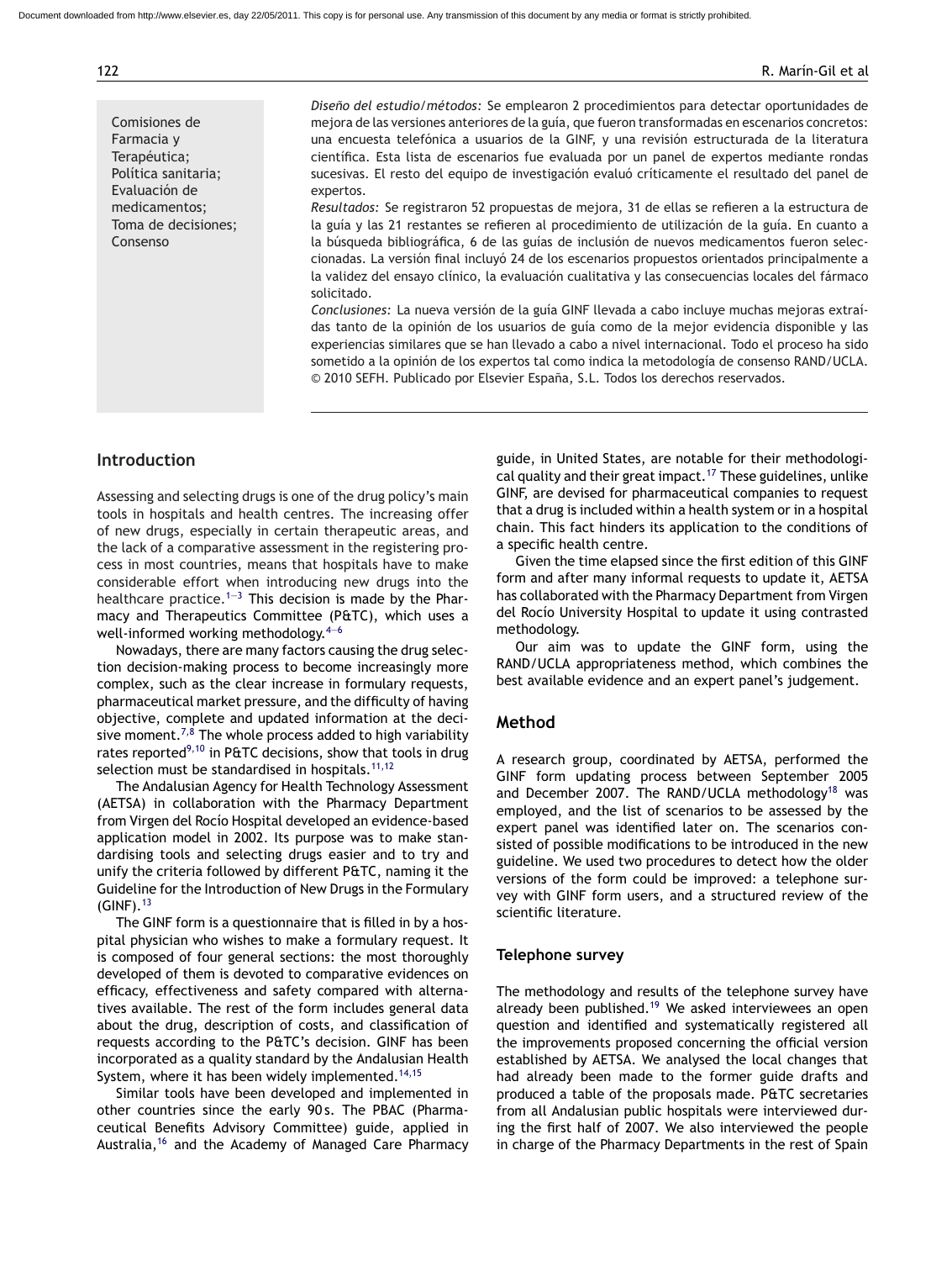wier.es, day 22/05/2011. This copy is for personal use. Any transmission of this document by any media or format is strictly prohibited.

#### Consensus method to update the GINF formulary request form 123

| Table 1 |  | Silverplatter search strategy. |  |
|---------|--|--------------------------------|--|
|---------|--|--------------------------------|--|

| No.                      | Term                                               |
|--------------------------|----------------------------------------------------|
| $\mathbf{1}$             | (Formular* and guidelin*) in Ti                    |
| $\overline{2}$           | (hospital? and formular*) in Ti                    |
| 3                        | "Formularies"/ without-subheadings, standards      |
| $\overline{\mathcal{A}}$ | "Formularies-Hospital"/without-                    |
|                          | Subheadings, standards                             |
| 5                        | "Drug-Approval"/ methods                           |
| 6                        | #3 or #4 or #5                                     |
| $\overline{7}$           | "Guideline-" in MIME, MJME, PT                     |
| 8                        | Guideline-Adherence"/without-                      |
|                          | subheadings, standards,                            |
|                          | trends                                             |
| 9                        | "Evidence-Based-Medicine"/ all subheadings         |
| 10                       | "Decision-Making"/ without-subheadings             |
| 11                       | "Choice-Behavior"/ without-subheadings             |
| 12                       | "Decision-Making-Organizational" in MIME, MJME, PT |
| 13                       | "Fconomics-Pharmaceutical"/                        |
|                          | withoutsubheadings, standards, trends              |
| 14                       | "Cost-Benefit-Analysis"/                           |
|                          | without-subheadings, methods, organization-and-    |
|                          | administration, standards, trends                  |
| 15                       | "Pharmacy-and-Therapeutics-Committee"/             |
|                          | withoutsubheadings, standards, trends, utilization |
| 16                       | #10 or #11 or #12 or #13 or #14 or #15             |
| 17                       | #1 or #2                                           |
| 18                       | #8 or #9 or #10 or #11 or #12 or #13 or #14 or #15 |
| 19                       | $(\#6$ in MJME) and $\#18$                         |
| 20                       | #17 or #19                                         |
| 21                       | #17 or #19                                         |

where there was evidence of GINF being used. The project researchers recorded the data, listing every modification according to the GINF section and sub-section, as well as to the question that it was referring to in the questionnaire.

## **Structured review of the literature**

A structured review of the literature was conducted dealing with formulary request guidelines and procedures. To achieve this, we searched information on different sources, and extracted it in an orderly way. A Silverplatter interface search strategy was used on Medline to find relevant papers (Table 1). It maximised sensitivity given the difficulties encountered because of the topic and how extensive it is. There was no language restriction, and we included the period 1997-2007 in the search. In addition, we also conducted an Internet search on a range of assessment bodies', scientific societies' and health systems' webpages for information related to the topic. We looked for new references in the documents found. Once the search had been completed, the documents were selected according to the following previously-established inclusion/exclusion criteria.

Inclusion criteria: papers referring to requesting documents or guidelines, and papers that dealt with requesting procedures. Exclusion criteria: papers addressing individual drugs or drug groups that did not provide relevant results with regard to requesting general methodology and papers dealing with registry request.

Two of the researchers applied the inclusion/exclusion criteria by reviewing the titles and abstracts of the papers, or the whole article in case of doubt. If there was disagreement on the references, they were reviewed later on jointly, and consensus was established. We identified the relevant aspects or issues that had not been included in GINF for every study and guideline. We also revised already-included aspects so as to find potential improvements.

Once we had completed the survey and the literature review, we compiled a list including all possible improvements that had been detected through both procedures, and a cause-effect figure was designed. The scenarios were grouped together into three sections: procedure modifications, overall guideline structure modifications, and specific section modifications. This last section was also subdivided into: petitioner's and drug's data; efficiency, effectiveness and safety; economic assessment; requests' conclusions; and classification. Lastly, the researchers reviewed and drafted the scenarios in order to obtain relevant, feasible, and mutually exclusive changes.

The expert group consisted of professionals from different Spanish regions that had extensive experience in making decisions with regard to including drugs in the hospital formulary. It included physicians who had made a formulary request, P&TC members and assessors. The assessment was discussed during a group members' meeting, which mainly focused on the scenarios upon which there was some disagreement during the first voting round. However, this caused some discussion for each of the scenarios, and all of the comments and/or suggestions made by some experts during the first round were debated. Afterwards, members were given the opportunity to change the original list of definitions, and delivered a new questionnaire including all the new changes proposed. Each one of the scenarios, during the meeting, was scored again individually and graded according to the scores.

In a series of successive rounds, the rest of the research team critically assessed the expert panel's result, applying a score. The resulting version was then subject to an external review performed by other Spanish health technology assessment agencies, which helped shape the final version.

## **Results**

#### **Scenario identification**

We identified a target population of 31 Andalusian hospitals. Twenty-nine of them (93.50% of answers) completed the survey. In addition, we interviewed 10 hospitals from 9 other Spanish regions. Almost 80% of the interviewees suggested one or more changes for improvement. A total of 52 improvement proposals were registered; 31 concerned the guideline structure, and the remaining 21 referred to the form process. Each hospital provided between 0 and 6 proposals.

A total of 132 papers were retrieved from the bibliographic search. Fifteen original papers and 6 drug request guidelines were selected ([Table 2\).](#page-3-0) Every selected document was described in detail. A total of 27 improvement proposals were registered during this phase.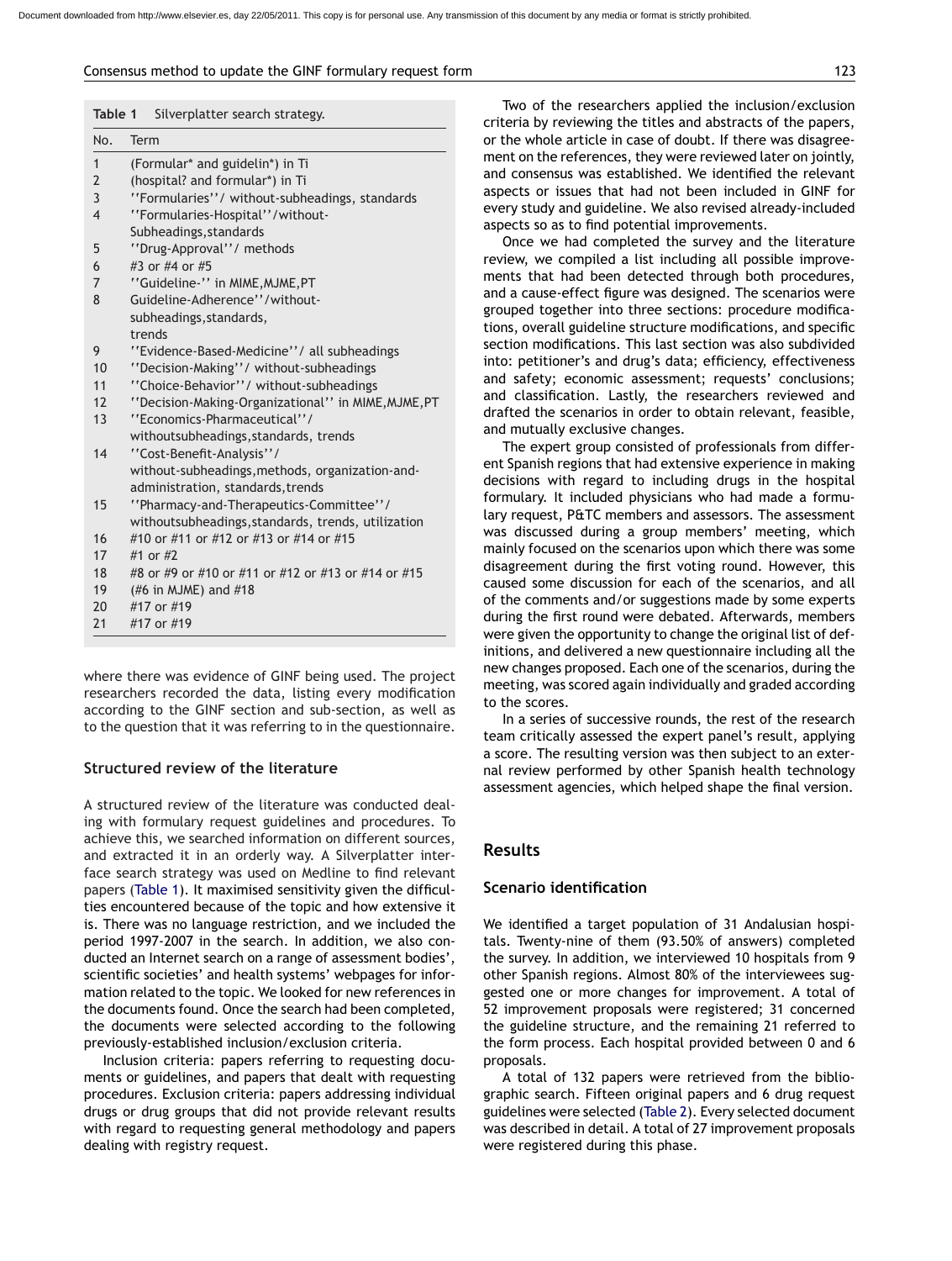<span id="page-3-0"></span>

| Table 2    | New drug request guidelines, found in the bibliographical search.                                                                    |  |  |
|------------|--------------------------------------------------------------------------------------------------------------------------------------|--|--|
| Country    | Requesting guideline                                                                                                                 |  |  |
| Australia  | Guidelines for the Pharmaceutical Industry on Preparation of Submissions to the Pharmaceutical<br><b>Benefits Advisory Committee</b> |  |  |
| Canada     | <b>Common Drug Review Submission Guidelines For Manufacturers</b>                                                                    |  |  |
| Scotland   | Guidance to Manufacturers notes for Completion of the New Product Assessment Form                                                    |  |  |
| <b>UK</b>  | NICE guidelines for manufacturers and sponsors                                                                                       |  |  |
| <b>USA</b> | Academy of Managed Care Pharmacy Format for Formulary Submissions                                                                    |  |  |
| <b>USA</b> | Drug Submission Guidelines for New Products, New Indications and New Formulations                                                    |  |  |

The cause-effect figure allowed us to observe how the various improvement opportunities affect how the guideline is used (Fig. 1). The research team reviewed the improvement proposals, finally producing a total of 46 scenarios to be assessed by the expert panel. The scenarios were organised into separate sections, according to the type of change and GINF section it referred to:

- Procedure changes: requesting and assessing circuits, selective rejection of guidelines and recommendations to make its use easier. 11 scenarios.
- Overall structural changes: products to facilitate fillingin, e-guideline, implementation handbooks, training resources on GINF methodology and translation into English. 10 scenarios.
- Specific structural changes: new information on efficiency, effectiveness, safety and internal validity of clinical trials, new economic issues and more requestclassification categories. 25 scenarios.

#### **Expert panel development**

We selected 12 experts, 9 men and 3 women, from 5 different Spanish regions. The group was composed of the following clinical specialities: 6 hospital pharmacists, 2



**Figure 1** Cause-effect diagram.

oncologists, 2 internal medicine specialists, 1 epidemiologist, and 1 clinical pharmacologist.

The expert's level of response to the first survey and their attendance to the second round was 75% and 83%, respectively. The level of appropriateness and agreement the experts granted to the whole set of scenarios, according to the answer rounds, can be seen in Table 3. After the first individual scoring round, 7 new scenarios were included, meaning that a total of 53 scenarios were assessed in the face-to-face meeting.

The final version was drafted by one of the researchers, after being appraised and put forward by the rest of the team through two successive consultation rounds. It included the 24 assessed scenarios considered appropriate from section 3 (specific structural modifications) after the second round, and all the uncertain scenarios from section 3. Exceptions were the conclusion summary, the inclusion/exclusion criteria, and impact on the Health Department markers. The main content included in the new guideline are summarised in the [Table 4,](#page-4-0) according to the classification employed. This final version is available on AETSA's website,<sup>[20](#page-6-0)</sup> and in the new interactive electronic guideline.

## **Discussion**

The main strength of this study was to develop a new drug approval request form and a methodology to update it; the RAND/UCLA-based methodology being the main contribution itself. Many improvement opportunities have been identified, which give grounds for updating GINF. The GINF form was updated, including changes that affect both the questionnaire format and its content. Most possible improvements are related to specific structural changes of the

| <b>Table 3</b> Expert panel scenario assessment (rows: level of |
|-----------------------------------------------------------------|
| agreement; columns: level of appropriateness).                  |

|                         | Appropriate Uncertain | Inappropriate |
|-------------------------|-----------------------|---------------|
| 1st round: 46 scenarios |                       |               |
| Agreement               | 29                    |               |
| Disagreement            | - 0                   |               |
| Undetermined 10         |                       |               |
| 2nd round: 53 scenarios |                       |               |
| Agreement               | 32                    |               |
| Disagreement            | 0                     |               |
| Undetermined            |                       |               |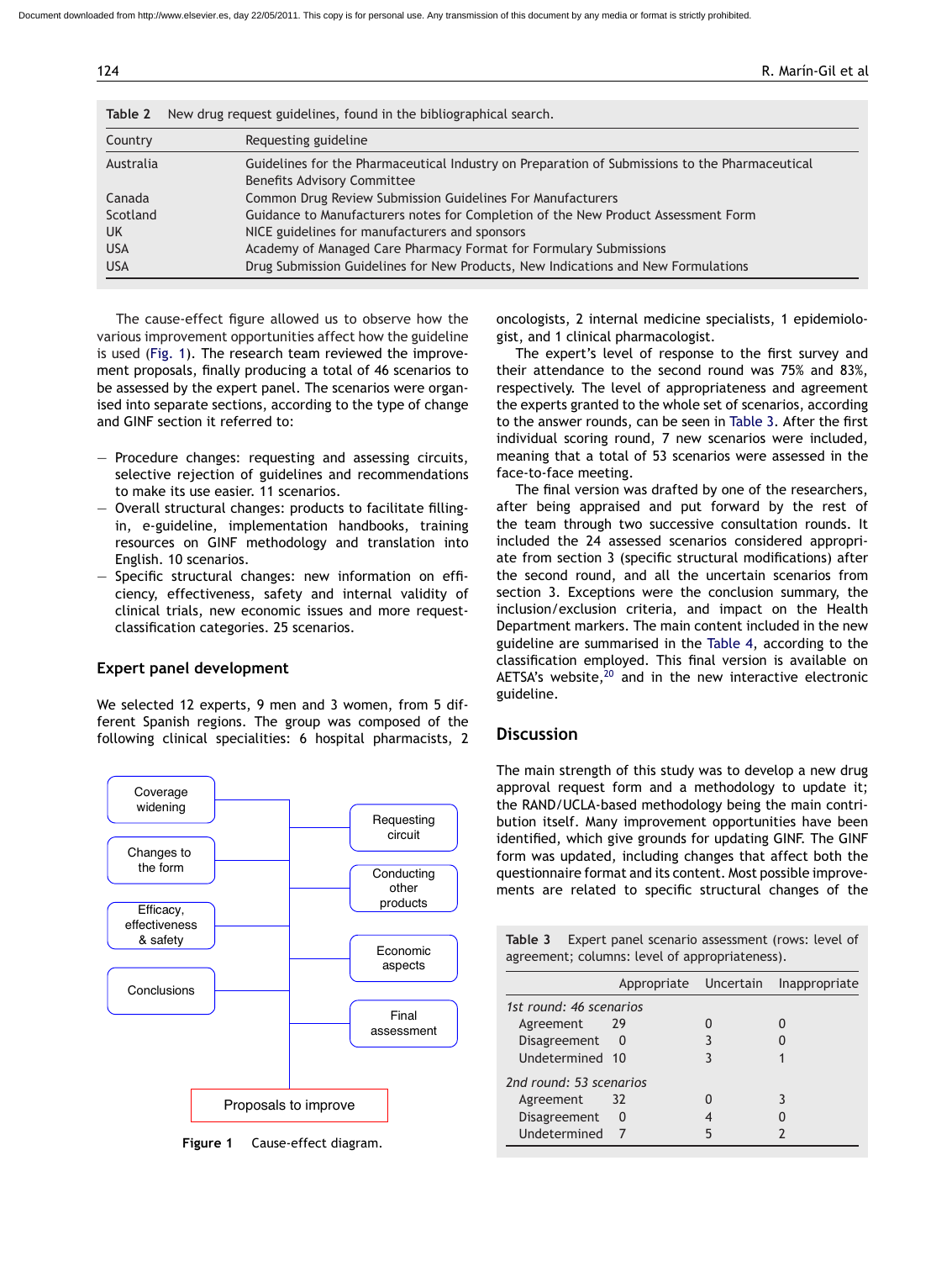#### <span id="page-4-0"></span>Consensus method to update the GINF formulary request form 125

| Chapter                                | Improvement lines                                                                                                                                                                                                             |
|----------------------------------------|-------------------------------------------------------------------------------------------------------------------------------------------------------------------------------------------------------------------------------|
| Procedure changes                      | Introducing a survey on the petitioners' potential conflict of interests                                                                                                                                                      |
|                                        | Recommending that the petitioner defend the GINF submission to the P&TC                                                                                                                                                       |
| Overall structure                      | Producing an integral diffusion strategy for successive guideline versions                                                                                                                                                    |
| changes                                | Producing an easily accessible electronic format with interactive aids                                                                                                                                                        |
|                                        | Setting-up a webpage including all GINF methodology contents and relevant bibliography                                                                                                                                        |
| Specific structural<br>section changes | Introducing a thorough assessment of aspects related to the internal validity of the trials and the<br>new drug safety                                                                                                        |
|                                        | Producing new sections and widening the already existing ones on the qualitative assessment of the<br>applicant clinician with respect to the requested drug and the benefits the latter provides                             |
|                                        | Including more questions related to local aspects of requesting the drug: incidence/prevalence of<br>the disorder, the subgroups' profile, diagnosing tests or additional tests in order to select/follow-up<br>the subgroups |
|                                        | Introducing a new question on possible impact at primary care level and changing those related to<br>the number of target patients                                                                                            |
|                                        | Introducing a new category to classify the requests. It allows the deadline to be assessed once more<br>in 6 months or in the light of new evidence                                                                           |

**Table 4** Main improvement lines included in the final version of the GINF guideline.

survey, mainly in the section concerning efficiency, effectiveness and safety.

This update also aimed to improve the form's quality without jeopardising the flexibility which makes the form applicable regardless of the type of hospital or the volume of drugs assessed. We therefore not only included new sections in the update process, but we removed unnecessary content and simplified headings.

The interviewees frequently showed concern that the guideline, which had initially been addressed to each hospital physician, was being systematically completed by the manufacturer of the requested drug. This will be brought to attention in successive GINF form versions. Moreover a recent study fostered by our team proved that there is a common (identical) draft for a set of five drugs in more than two thirds of the Andalusian hospitals.<sup>[21](#page-6-0)</sup> It is clear there is a need for channelling the communication between the pharmaceutical industry and the P&TC through a proper instrument.[22](#page-6-0) Although GINF has not been developed to meet that purpose, it has been devised as an educational tool to give rise to the necessary dialogue among the requesting clinicians and assessors. Therefore, devices which make the process easier should be developed.

The use of RAND-UCLA methodology is considered appropriate. It would be impossible to describe the whole methodology in this paper, which is why we have tried to reference additional papers to make the methods section more understandable. The technique is generally applied to surgical or medical procedures, but in this case, most of the criteria that were recommended in the topic selection are met (frequently used procedures, procedures using a considerable number of resources, high variability, and its controversial use), meaning that the impact caused by applying the appropriateness criteria is potentially high. The method employed, a modified Delphi technique, provides the expert group members with the opportunity to comment upon their appraisals in the various assessment rounds. The experience and contemporary bibliography on group processes point out that the possible bias introduced in a face-to-face group can be controlled, to a large extent, by efficient leadership.

One of the problems arising from the RAND/UCLA methodology is the potential variability of the results depending on the experts taking part. Moreover, it has been proven that this variability is higher when lower quality evidence is used. Due to the nature of the topic to be studied, we have mainly used observational studies and reviews. However, the similarity in the guides' contents employed as reference, and the soundness of the results from the panel in subsequent rounds very much increase the process's external validity. The small sample size is among the limitations due to the application scope of the study. This scarce representativeness was partly corrected by including other hospitals from other Spanish regions.

Every hospital centre has been selecting drugs independently until recently, so there was little collaboration and coordination among centres. Nowadays, all the aspects that are linked to health information and decision-making are increasingly more interrelated.[23](#page-6-0) Moreover, our context is very dynamic, and changes with regard to the role played by regulating agencies and administrator agents will undoubt-edly lead to important changes in the next few years.<sup>[12](#page-5-0)</sup>

Drug policy selection is an accepted marker of a centre's healthcare quality level for any type of health institution. The most important accreditation systems in the world require the existence of active drug selection policies in order to grant accreditation. In order to reach this quality level the whole process must be standardised. There are many tools to do so, such as normalised formulary request documents, standardised assessment reports, normalised P $ATC$  working processes<sup>6</sup>, and therapeutic exchange programmes, among others.

This guideline's utility would mainly be reduced to a scope where new drugs were requested at a local level. This local nature would be a notable contribution of our tool, since it allows combining 'evidence-based medicine' with local knowledge and needs so that a reasonable decision can be made.<sup>[24](#page-6-0)</sup> Nowadays, centralised processes used to assess new drugs are carried out in many countries. This is a step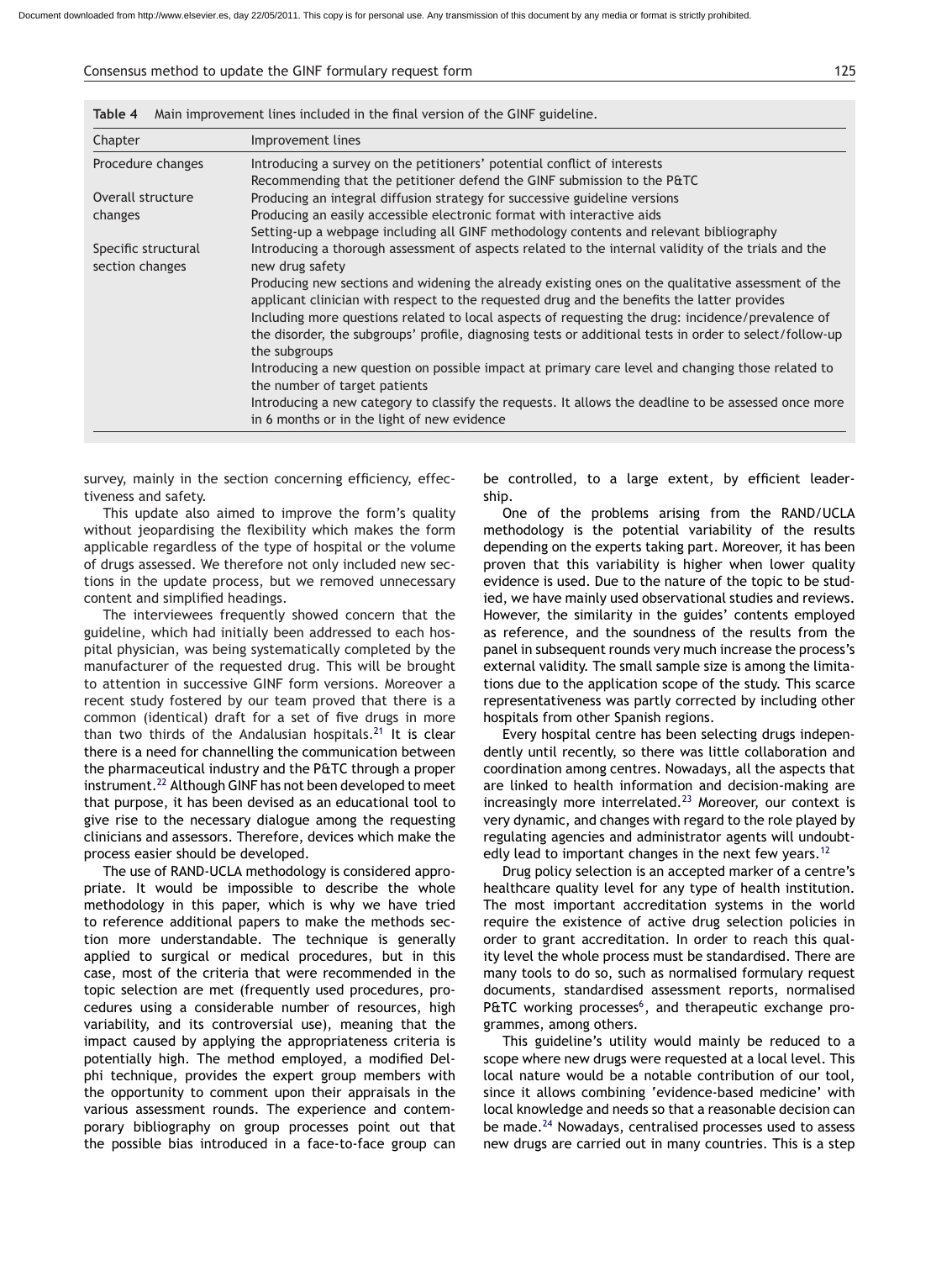<span id="page-5-0"></span>forward towards standardising processes; and it is a mandatory and common direction for different systems. However, this methodology has also been criticised and the debate concerning which the most appropriate level for decisionmaking is fails to cease. $25,26$ 

The new tool's results, concerning utility and satisfaction must be compared to the current guideline. Documents used in other countries have undergone similar updating processes but as no results have been published, we are not able to establish a detailed comparison. We could have conducted either a literature review or a survey alone; the former might have rendered an extremely detailed tool but compromising the appropriateness and utility of the new version, while the latter could have achieved a largely supportive and user-friendly format but lack the contribution of new evidence.

A new version of the GINF form has been developed. Much improvement has been made, based on the guide users' opinion, available evidence and similar experiences that have been carried out internationally. The whole process has been subject to the experts' opinion following a contrasted, consensus methodology: RAND/UCLA appropriateness method.

## **Funding**

This study has been financed by AETSA.

## **Conflict of interest**

The authors have no conflict of interest to declare.

## **Expert panel:**

Mariano Aguayo Canela. Head of Internal Medicine Department in Virgen Macarena University Hospital in Seville.

Joan Bautista Altimiras Ruiz. Head of Pharmacy Department and President of the Pharmacotherapeutic Commission. Parc Taulí Hospital, Sabadell.

M. Dolores Bejarano Rojas. Head of Pharmaceutical Supplies Department. Central Services of the Andalusian Health Service, Seville.

José Cabeza Barrera. Head of Pharmacy Department. San Cecilio Clinical Hospital, Granada.

José Ramón del Prado Llergo. Head of Pharmacy Department. Reina Sofía University Hospital, Cordoba.

Salvador Peiró Moreno. Public Health Research Center (CSISP), Valencia.

Francesc Puigventos Latorre. Chair of Genesis Group. Secretary of the P&TC. Son Espases University Hospital, Palma de Mallorca.

Teresa Requena Caturla. Hospital Pharmacy Department of La Paz University Hospital, Madrid.

José Manuel Varela Aguilar. Internal Medicine Service of Virgen del Rocío University Hospital, Seville. Group for Rational Use of Medicines.

## **External reviewers**

José María Amate, Andalusian Agency for Health Technology Assessment. Instituto de Salud Carlos III. Ministry for Health and Consumer Affairs.

José Asua Batarrina. Head of the Health Technology Assessment Service, OSTEBA (Osasun Teknologien Ebaluazioko Zerbizua).

Inaki Gutiérrez. OSTEBA (Osasun Teknologien Ebaluazioko ˜ Zerbizva).

Juan Antonio Blasco Amaro. Coordinator of Health Technology Assessment Department (UETS). Agencia Laín Entralgo.

Manuel Portela Romero. GP of Primary Health Care of the Galician Public Health Service. Sub-director of Pharmacy and Pharmacists.

## **Acknowledgements**

We would like to thank Sara Gallego Villanueva and Antonio Romero Tabares for their collaboration in information tasks and data processing.

## **References**

- 1. Meneu R, Márquez S. La incertidumbre sobre la efectividad y seguridad de los fármacos. Relevancia de los estudios de utilización de medicamentos. Farm Hosp. 2005;29:221—4.
- 2. Morgan SG. Prescription drug expenditures and population demographics. Health Serv Res. 2006;41:228—411.
- 3. Taylor RS, Drummond MF, Salkeld G, Sullivan SD. Inclusion of cost effectiveness in licensing requirements of new drugs: the fourth hurdle. BMJ. 2004;329:972—5.
- 4. Mather DB, Sullivan SD, Augenstein D, Fullerton DS, Atherly D. Incorporating clinical outcomes and economic consequences into drug formulary decisions: a practical approach. Am J Manag Care. 1999;5:277—85.
- 5. Neumann PJ. The Arrival of Economic Evidence in Managed Care Formulary Decisions. Med Care. 2005;43 Suppl 7:II27—32.
- 6. Pausjenssen AM, Singer PA, Detsky AS. Ontario's formulary committee: how recommendations are made. Pharmacoeconomics. 2003;21:285—94.
- 7. Colmenero F, Sullivan SD, Palmer JA, Brauer CA, Bungay K, Watkins J, et al. Quality of clinical and economic evidence in dossier formulary submissions. Am J Manag Care. 2007;13:401—7.
- 8. Corman SL, Skledar SJ, Culley CM. Evaluation of conflicting literature and application to formulary decisions. Am J Health-Syst Pharm. 2007;64:182—5.
- 9. Exposito J, Hernandez J, Fernandez Feijo A, Briones E. New chemotherapy treatments in advanced cancer patients: an easily applicable evaluation of clinical efficacy and costeffectiveness. Acta Oncol. 2003;42:895—902.
- 10. Gebran JJ. Variations in institutional pharmaceutical formularies. Institute of Health Economics, Working Paper 01-05. Edmonton, Alberta, Canada. 2001.
- 11. Landis NT. NCQA draft accreditation standards for 2000 address formularies. National Committee for Quality Assurance. Am J Health Syst Pharm. 1999;56:846.
- 12. Morgan SG, McMahon M, Mitton C, Roughead E, Kirk R, Kanavos P, et al. Centralized drug review processes in Australia, Canada, New Zealand, and the United kingdom. Health Aff (Millwood). 2006;25:337—47.